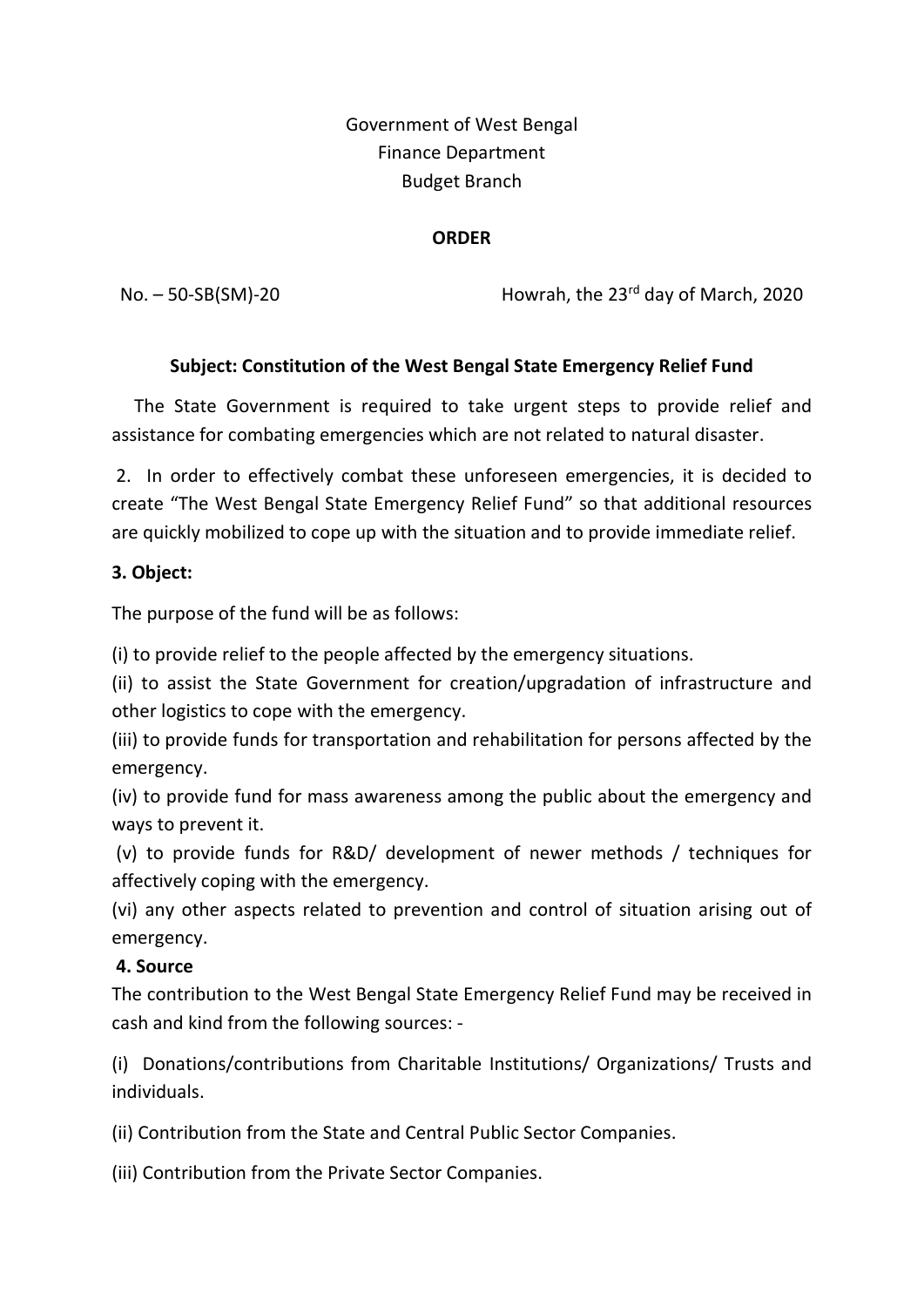(iv) Any other source as may be deemed appropriate.

5. The said Fund shall be operated by the Finance Department.

#### 6. Manner of Administration of the Fund.

(a) The criteria as well as the amount for allocation for specific purposes, shall be decided by a Committee to be known as the West Bengal State Emergency Relief Fund Management Committee.

(b) The Managing Committee shall comprise of the following –

- i. Chief Secretary to the Government of West Bengal, Chairman
- ii. Secretary to the Government of West Bengal, Finance Department Member will act as convener,
- iii. Secretary to the Government of West Bengal, Home Department Member
- iv. Secretary to the Government of West Bengal, Disaster Management and Civil Defence Department – Member
- (b) The Committee shall determine its own procedure.

7. All cash contributions received in the fund shall be kept in a dedicated Bank Account to be opened for this purpose.

8. The fund will be audited by a Chartered Accountant firm empanelled by the Accountant General, West Bengal.

9. Joint Secretary, Finance will act as the Nodal Officer for managing the contributions received under the fund. Details of the Nodal officer are as follows:

(i) For contribution in Kind: Shri Sanjay Bansal, IAS, Secretary, Health, Mobile: 9051022000, email: wbsacs@gmail.com

(ii) For contribution by Cheque/ Draft/ Online payments: Shri. Khalid A. Anwar, IAS, Joint Secretary Finance, Mobile: 9903236466, email: wbserf@gmail.com

10. Details of the Bank Account for the West Bengal State Emergency Relief Fund are as follows: Bank: ICICI Bank Ltd., Branch: Howrah, A/c No: 628005501339, IFSC Code: ICIC0006280, MICR Code: 700229010

 Sd/- H.K. Dwivedi Additional Chief Secretary to the Govt. of West Bengal